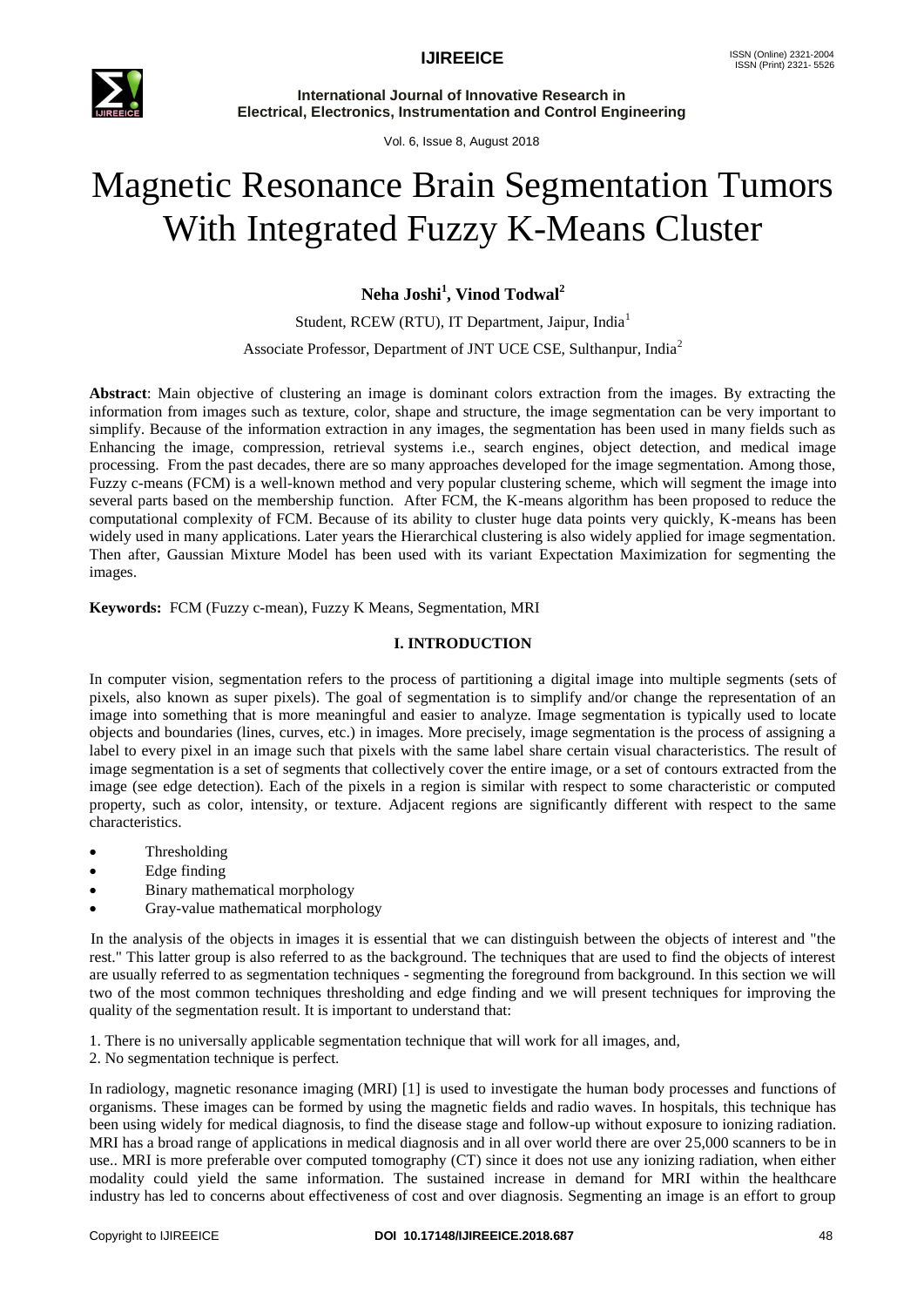

Vol. 6, Issue 8, August 2018

similar colors or elements of an image into a cluster or group. This can be achieved by clustering, which clusters the number of colors or elements into several clusters based on the similarity of color intensities and gray intensities of an image

# **II. EXISTING METHODS**

The Existing systems had mainly four modules: pre-processing, segmentation, Feature extraction, and approximate reasoning. Preprocessing is done by filtering. Segmentation is carried out by advanced K-means and Fuzzy C-means algorithms. Feature extractions by thresholding and finally, Approximate reasoning method to recognize the tumor shape and position in MRI image using edge detection method.

The basic theory of K-means clustering. Let  $A = \{ai| i=1,...,f\}$  be attributes of f-dimensional vectors and  $X = \{xi \}$  $i=1,...,N$ } be each data of A. The K-means clustering separates X into k partitions called clusters  $S=[s_i]$   $i=1,...,k$ } where M εXis Mi={mij| j=1,..., n(si)} as members of si, where n(si) is number of members for si. Each cluster has cluster center of  $C = \{c \mid i=1,...,k\}$ . K-means clustering algorithm can be described as follows

1. Initiate its algorithm by generating random starting points of initial centroids C.

- 2. Calculate the distance d between X to cluster center C. Euclidean distance is commonly usedto express the distance.
- 3. Separate xi for  $i=1...N$  into S in which it has minimum  $d(x_i, C)$ .
- 4. Determine the new cluster centers ci for  $i=1...k$  defined as:

$$
Ci = \frac{1}{ni} \sum_{j=1}^{n(si)} mij \in si
$$

5. Go back to step 2 until all centroids are convergent.

The centroids can be said converged if their positions do not change in the iteration. It also may stop in the t iteration with a threshold  $\varepsilon$  if those positions have been updated by the distance below  $\varepsilon$ :



### **Flowchart for K-Means Algorithm**

FUZZY C-MEANS CLUSTERING For each point x we have a coefficient giving the degree of being in the kth clusteruk(x). Usually, the sum of those coefficients for any given x is defined to be 1:

$$
\forall x \Bigg(\sum_{k-1}^{num. clusters} u_k(x) = 1\Bigg)
$$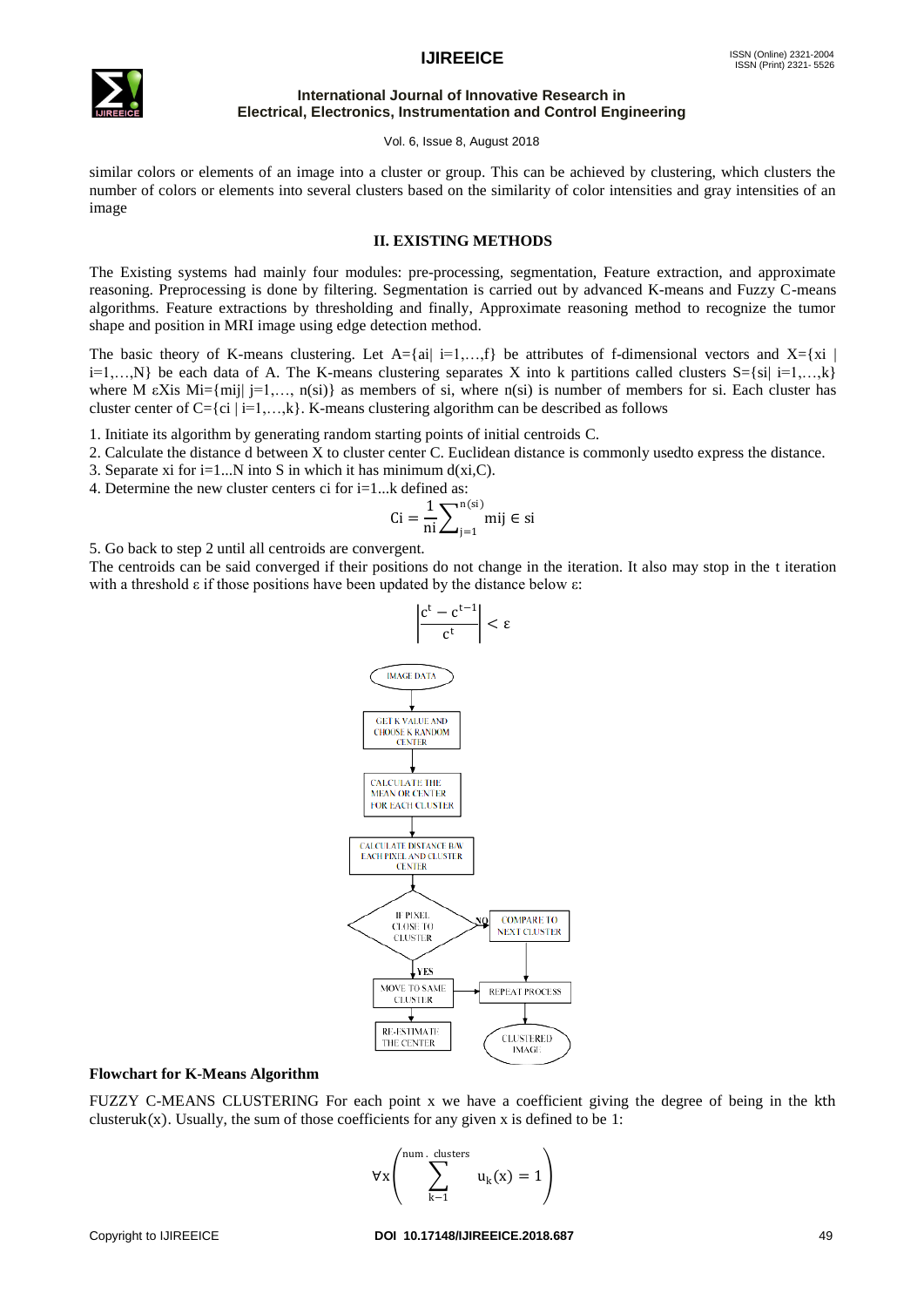



Vol. 6, Issue 8, August 2018

With fuzzy c-means, the centroid of a cluster is the mean of all points, weighted by their degree of belonging to the cluster:

$$
center_{k} = \frac{\sum_{x} u_{k}(x)^{m}x}{\sum_{x} u_{k}(x)^{m}}
$$

The degree of belonging is related to the inverse of the distance to the cluster center:

$$
u_k(x) = \frac{1}{d(\text{center}_k, x)}
$$

Then the coefficients are normalized and fuzzyfied with a real parameter  $m > 1$  so that their sum is 1. So

$$
u_{k}(x) = \frac{1}{\sum_{j} \left( \frac{d(\text{center}_{k},x)}{d(\text{center}_{j},x)} \right)}
$$

For m equal to 2, this is equivalent to normalizing the coefficient linearly to make their sum 1. When m is close to 1, then cluster center closest to the point is given much more weight than the others, and the algorithm is similar to kmeans.

### **The fuzzy c-means algorithm is very similar to the k-means algorithm:**

- [Choose a number of clusters.](http://en.wikipedia.org/wiki/Determining_the_number_of_clusters_in_a_data_set)
- Assign randomly to each point coefficients for being in the clusters.
- Repeat until the algorithm has converged (that is, the coefficients' change between two iterations is no more than  $\epsilon$ , the given sensitivity threshold) :
- Compute the centroids for each cluster, using the formula above.
- For each point, compute its coefficients of being in the clusters, using the formula above.

The algorithm minimizes intra-cluster variance as well, but has the same problems as k-means, the minimum is a local minimum, and the results depend on the initial choice of weights. The expectation-maximization algorithm is a more statistically formalized method which includes some of these ideas: partial membership in classes. It has better convergence properties and is in general preferred to fuzzy-c-means.

### **III. METHODOLOGY**

Here in this section, we described our proposed hybrid fuzzy k-means (FKM) clustering in brief. First, the preprocessing has been done using median filter, which is used to remove the noise from digital images and will improve the quality of the image. Then the output of first stage will be given to the k-means clustering which gives the segmented output of de-noised image. Now, fuzzy clustering will be applied for the k-means segmented output to improve the segmentation accuracy and exact detection of tumor from MR brain images. Finally, binarization will be used to calculate the size of the tumor based on typography and digital imaging units [21].



Fig3.1. Proposed hybrid clustering algorithm

As mentioned in 3.1 sections, while calculating the mean of cluster centroid pixels sometimes we might get the floating values, but the pixel values in an image will always be integers which does not have decimal values. Hence, we proposed a novel algorithm in fig2 to fix this error. In the proposed approach, segmented k-means output will be further segmented by fuzzy clustering for improved accuracy. Then after, the binarization method will be applied to calculate the size of tumor which has been detected by using proposed hybrid clustering algorithm.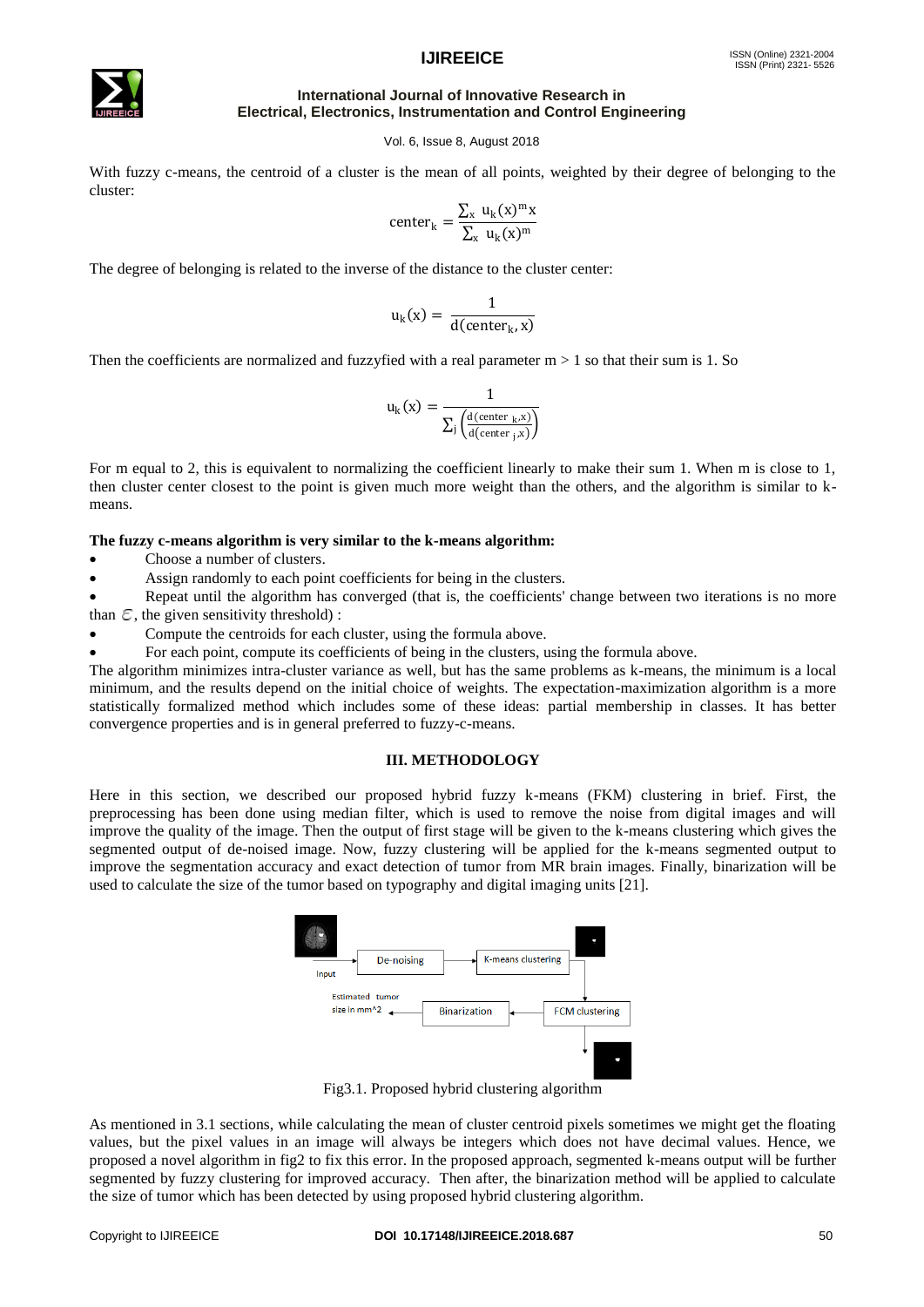

Vol. 6, Issue 8, August 2018

# **IV. RESULTS**

In this section, we had given an overview of conventional and proposed segmented results with the area of tumor. All the experiments have been done in MATLAB 2014a 32-bit version with 4GB RAM. We tested five set of images with various sizes such as 400x400, 512x512 and 600x600, which have the different stages of tumors. Then we evaluated the performance of conventional schemes Fuzzy c means, K-means and manually segmented algorithms with the proposed shaft algorithm for characterization of MR Brain tumors. The experimental results of MRI tumor detection using proposed algorithm and existing algorithms will be shown in below figure. By comparing the results our proposed approach for brain tumor detection will be more effective, accurate and reduced computational time. Fig2 shows that the segmented outputs of manually segmented, FCM, K-means and proposed algorithms, we can observe that the proposed algorithm has detected the tumor more effectively with less computational time as shown in table 1







(e)

Fig4.1. (a) Original Image (b) Manually Segmented Image (c) Fuzzy C Means Algorithm (d) K-means segmented image (e) Proposed method.

| Table 4.1 Existing and proposed algorithms computational time (in seconds) |  |  |  |
|----------------------------------------------------------------------------|--|--|--|
|                                                                            |  |  |  |
|                                                                            |  |  |  |

| S.             |                      | CPU Computation time (Seconds) |                     |                     |         |                     |
|----------------|----------------------|--------------------------------|---------------------|---------------------|---------|---------------------|
| No.            | Cluster<br>algorithm | Sample1                        | Sample <sub>2</sub> | Sample <sub>3</sub> | Sample4 | Sample <sub>5</sub> |
|                | Fuzzy<br>Means       | 11.2533                        | 3.4008              | 2.9328              | 2.9172  | 4.4772              |
| $\overline{c}$ | K-Means              | 0.4056                         | 0.5148              | 0.4368              | 0.3432  | 0.9828              |
| 3              | Proposed             | 0.2496                         | 0.2340              | 0.2652              | 0.2808  | 0.2496              |